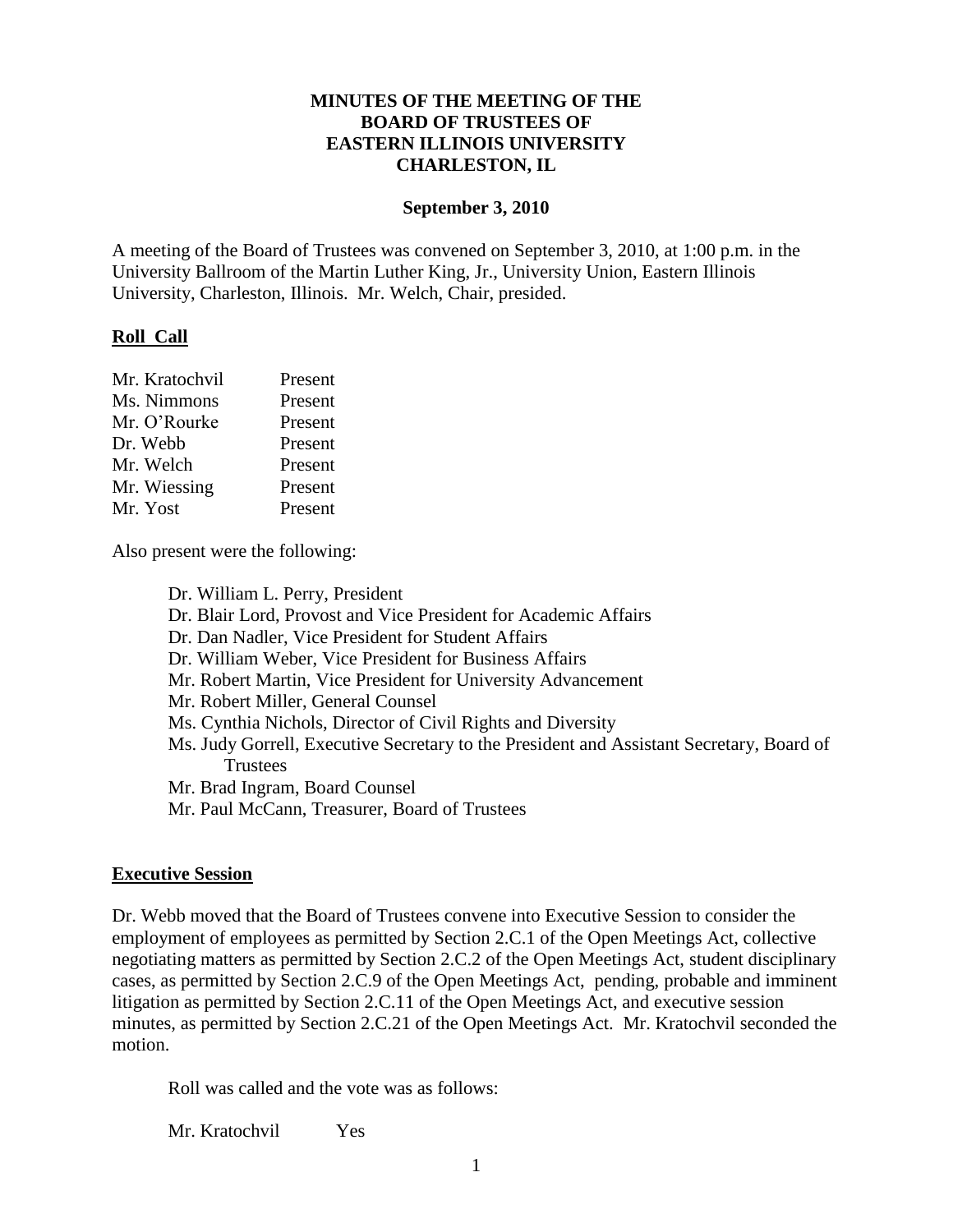| Ms. Nimmons  | Yes |
|--------------|-----|
| Mr. O'Rourke | Yes |
| Dr. Webb     | Yes |
| Mr. Wiessing | Yes |
| Mr. Yost     | Yes |
| Mr. Welch    | Yes |
|              |     |

Motion carried.

Dr. Webb moved to return to Open Session. Mr. Welch seconded the motion.

Roll was called and the vote was as follows:

| Mr. Kratochvil | Yes |
|----------------|-----|
| Ms. Nimmons    | Yes |
| Mr. O'Rourke   | Yes |
| Dr. Webb       | Yes |
| Mr. Wiessing   | Yes |
| Mr. Yost       | Yes |
| Mr. Welch      | Yes |
|                |     |

Motion carried.

#### **Action Items**

1. Mr. Kratochvil moved to approve the minutes of the Board Meeting on June 21, 2010 and the Board Retreat on July 23 and 24, 2010. Mr. Yost seconded the motion.

Roll was called and the vote was as follows:

| Yes               |
|-------------------|
| Yes               |
| Yes               |
| Yes               |
|                   |
|                   |
|                   |
| Yes<br>Yes<br>Yes |

Motion carried.

- 2. Executive Session Minutes Mr. Ingram distributed the executive session minutes, and the Board of Trustees will take action at the November Board meeting.
- 3. Dr. Webb moved to review and complete the Ohio Valley Conference Governing Board Certification Form for Academic Year 2010-11; Mr. Yost seconded the motion.

Roll was called and the vote was as follows:

Mr. Kratochvil Yes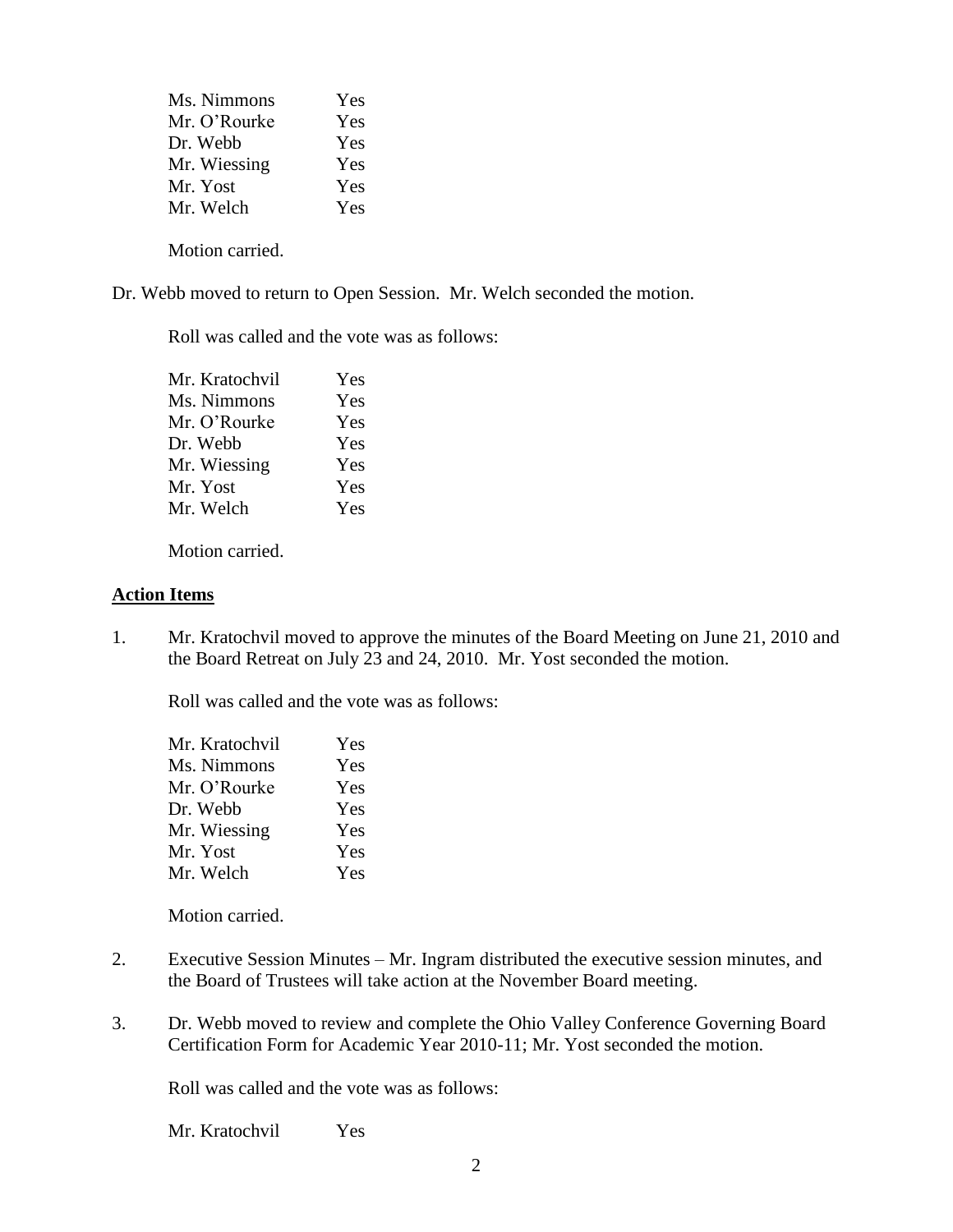| Ms. Nimmons  | Yes |
|--------------|-----|
| Mr. O'Rourke | Yes |
| Dr. Webb     | Yes |
| Mr. Wiessing | Yes |
| Mr. Yost     | Yes |
| Mr. Welch    | Yes |

Motion carried.

A presentation on Intercollegiate Athletics was given by Ms. Barbara Burke, Athletic Director, and the annual report on Title IX Compliance was given by Ms. Cynthia Nichols, Director of the Office of Civil Rights & Diversity.

# **Intercollegiate Athletics Report**

Ms. Burke provided an update on the NCAA Recertification process, and mentioned the Peer-Review team visit that will take place on campus October  $6 - 8$ . The result of this visit will be a report of any findings or corrective actions necessary for compliance. Ms. Burke thanked members of the committee and sub-committees that have worked on the NCAA Recertification process. Ms. Burke then presented a year-end review, in the form of a short video. She also directed attention to the handout she shared, which contained the 2010-2011 Mission of Excellence goals for the coming year.

# **Title IX Compliance Report**

Eastern's Office of Civil Rights and Diversity collects survey data and other types of information as part of a process used to monitor whether the university is providing equal opportunities for its female students in intercollegiate athletics. Surveying students regarding their interests and abilities to compete in intercollegiate athletics is referenced in the university's NCAA Gender Equity Plan and is recommended by the U.S. Office for Civil Rights.

As part of this ongoing monitoring process, Eastern's Office of Civil Rights and Diversity analyzed responses from 84% of first-time freshmen, and 37% of female transfer students who completed Title IX Interests and Abilities surveys during the 2010 summer orientation process. This data is collected through an online survey system that is maintained by the Civil Rights Office on campus, and shows that Eastern is currently in compliance with guidelines established by the U.S. Office for Civil Rights.

4. Mr. Kratochvil moved to approve the resolution recognizing the Tarble Arts Center as a valued, integral and lasting part of Eastern Illinois University. Mr. Wiessing seconded the motion.

 The Tarble Arts Center is currently in a reaccreditation process with the American Association of Museums. One requirement of the Association is that the governing board of the institution approve a statement approving the Arts Center as an integral and lasting part of the University.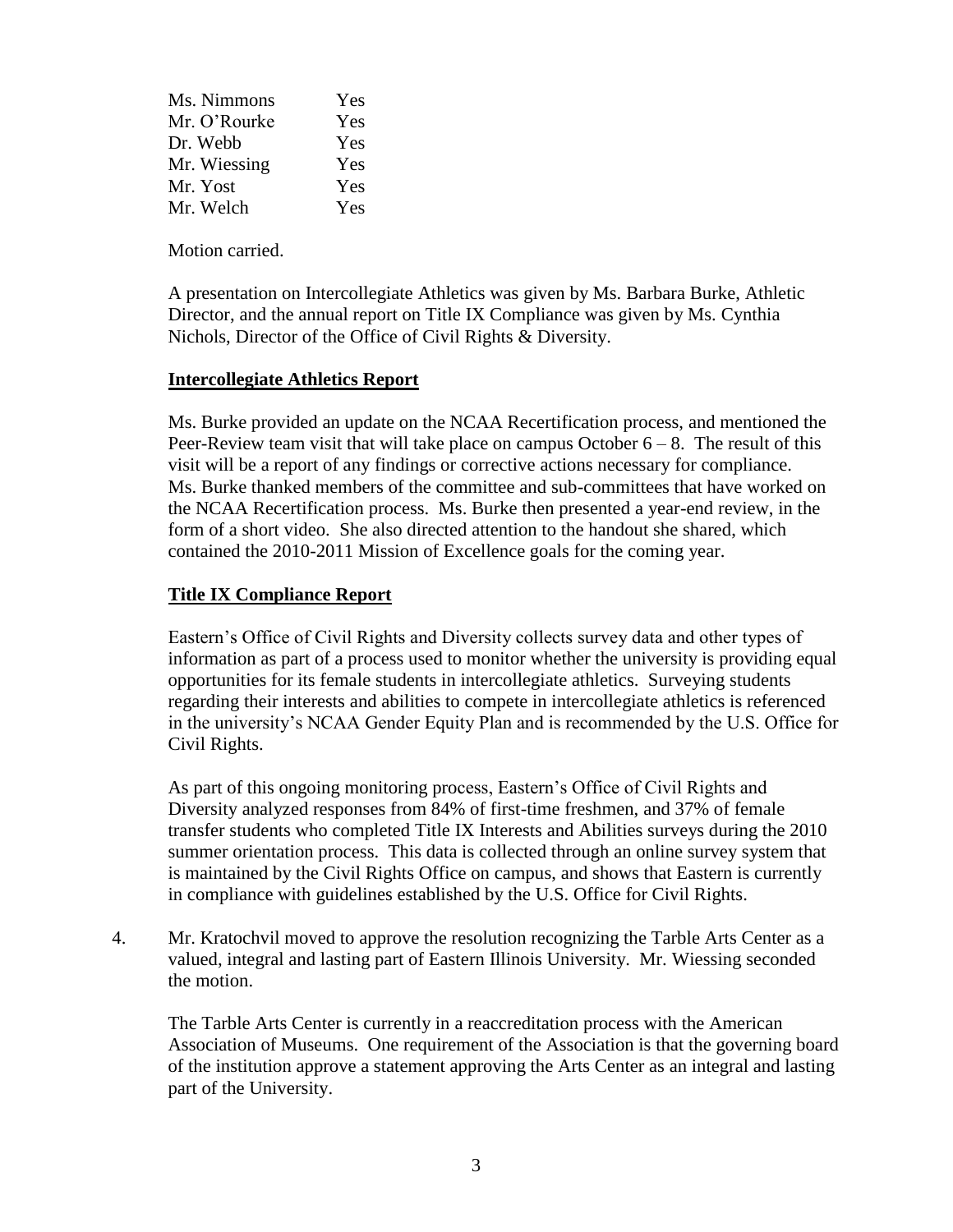# Resolution recognizing the Tarble Arts Center at Eastern Illinois University

WHEREAS, the Tarble Arts Center advances understanding of our artistic and cultural heritage through exhibition, collection, research and interpretation, and

WHEREAS, the Center helps students, scholars and the broader community to experience authentic and significant art and artifacts firsthand, and to place them in meaningful contexts, and

WHEREAS, the Center furthers this mission by preserving, enhancing and providing access to the collections for the benefit of present and future generations, and

WHEREAS, the Center pursues this mission through the efforts of its staff, supporting and enriching the educational mission of Eastern Illinois University, and

WHEREAS, of the more than 17,000 museums nationwide, less than 800 have achieved accreditation through the American Association of Museums, which recognizes a museum's commitment to excellence, accountability, high professional standards, and continued institutional improvement, and

WHEREAS, a statement of permanence from the Center's governing authority, the Board of Trustees of Eastern Illinois University, is expected as part of its ongoing reaccreditation process, now

THEREFORE BE IT RESOLVED that the Board of Trustees of Eastern Illinois University hereby declares the Tarble Arts Center a valued, integral and lasting part of the University, and looks forward to its continuing service to the University and the people of Illinois in the years to come.

Roll was called and the vote was as follows:

| Mr. Kratochvil | Yes |
|----------------|-----|
| Ms. Nimmons    | Yes |
| Mr. O'Rourke   | Yes |
| Dr. Webb       | Yes |
| Mr. Wiessing   | Yes |
| Mr. Yost       | Yes |
| Mr. Welch      | Yes |
|                |     |

Motion carried.

5. Mr. Kratochvil moved to approve the Teamsters Local #26 Successor Agreement and Wages. Bargaining unit employees shall receive a one (1%) percent across-the-board wage increase effective July 1, 2010 and July 1, 2011. There will be a wage opener (only) the third year of the agreement. The estimated costs of across-the-board increases effective July 1, 2010 is \$5,949.00, and effective July 1, 2011 is \$6,084.00. The agreement is effective July 1, 2010 through June 30, 2013. Ms. Nimmons seconded the motion.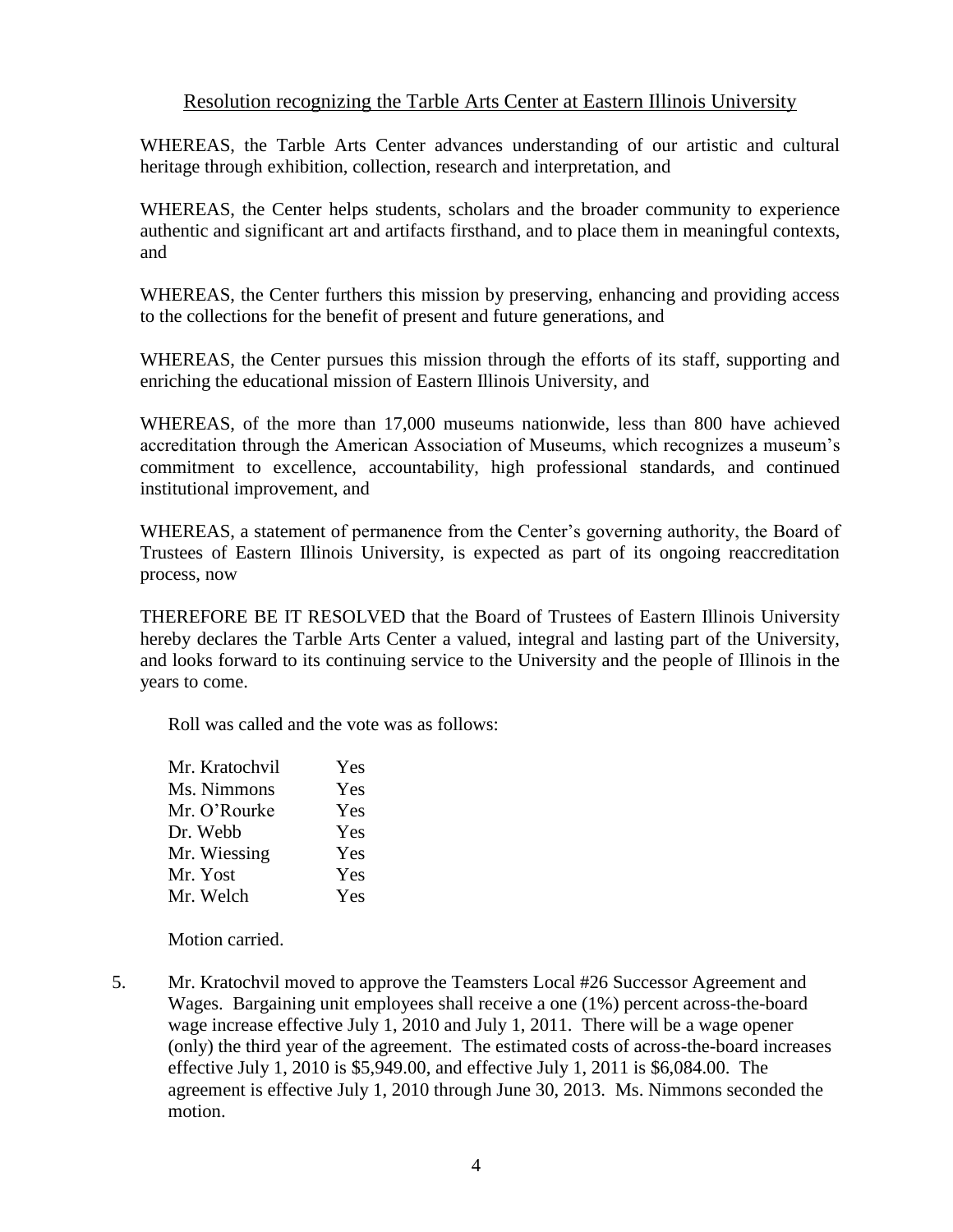Roll was called and the vote was as follows:

| Mr. Kratochvil | Yes |
|----------------|-----|
| Ms. Nimmons    | Yes |
| Mr. O'Rourke   | Yes |
| Dr. Webb       | Yes |
| Mr. Wiessing   | Yes |
| Mr. Yost       | Yes |
| Mr. Welch      | Yes |

Motion carried.

6. Mr. Wiessing moved to approve the Painters District Council #58 Successor Agreement. Bargaining unit employees shall receive a one (1%) percent lump sum payment, which will not be added to the base salaries of the employees. The  $1<sup>st</sup>$  and  $2<sup>nd</sup>$  year of the agreement will be effective May 1, 2010, and May 1, 2011. There will be a wage opener for the third year of the agreement. The estimated cost of the lump sum payment effective May 1, 2010 is \$11,019.00, and effective May 1, 2011 is \$11,019.00. The agreement is effective May 1, 2010 through April 30, 2013. Ms. Nimmons seconded the motion.

Roll was called and the vote was as follows:

| Mr. Kratochvil | Yes |
|----------------|-----|
| Ms. Nimmons    | Yes |
| Mr. O'Rourke   | Yes |
| Dr. Webb       | Yes |
| Mr. Wiessing   | Yes |
| Mr. Yost       | Yes |
| Mr. Welch      | Yes |

Motion carried.

7. Mr. O'Rourke moved to approve the following financial institutions as depositories of local funds: 1) New requests – none; and 2) Acquisitions/mergers/name changes – Peoples Bank & Trust (formerly Citizens National Bank) Charleston, IL. Mr. Yost seconded the motion.

Roll was called and the vote was as follows:

| Mr. Kratochvil | Yes |
|----------------|-----|
| Ms. Nimmons    | Yes |
| Mr. O'Rourke   | Yes |
| Dr. Webb       | Yes |
| Mr. Wiessing   | Yes |
| Mr. Yost       | Yes |
| Mr. Welch      | Yes |
|                |     |

Motion carried.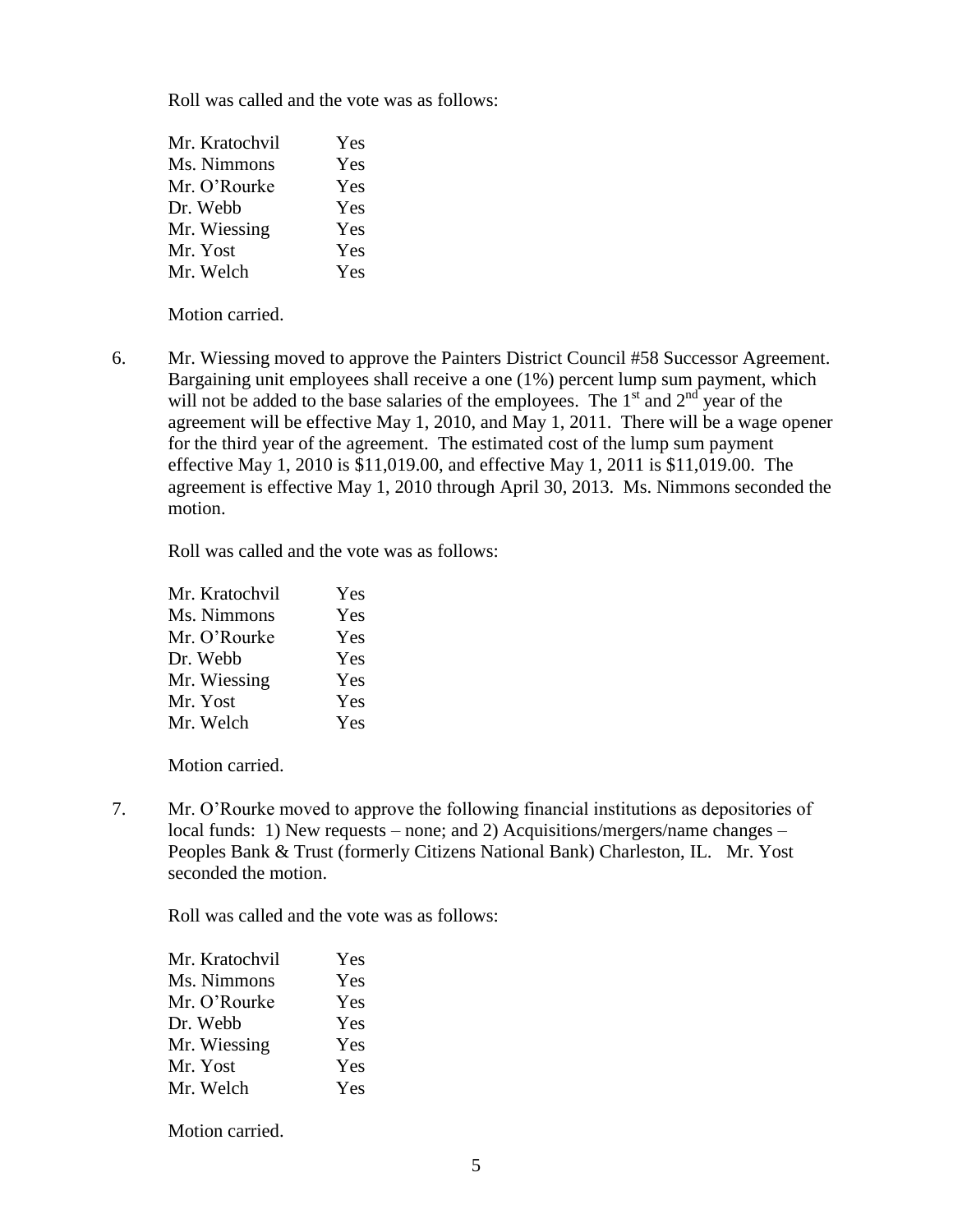Mr. Yost left the meeting following the Action Items.

# **Information Items**

# **President's Report**

Dr. Perry provided a brief report on Fine Arts programming options, community outreach efforts of several recent outside performers, and also mentioned that the Tarble Arts Center and Doudna reach well over 10,000 individuals in a given year. Dr. Perry also thanked Mr. Welch and Dr. Nadler for their remarks at the new Textbook Rental Center ribbon cutting ceremony.

## **Report from Board Chair**

Mr. Welch shared information on a resolution recently adopted by the General Assembly to establish a Higher Education Finance Study Commission. This commission has had two meetings to date, and is expected to provide a report on its findings to the General Assembly.

## **Committee Reports**

Executive/Planning Committee – Mr. Welch reported that the committee discussed funding patterns that exist in Illinois, and potential changes to those patterns in the future.

Board Relations Committee – Ms. Nimmons shared a review of Alumni activities. Alumni Services has hosted 35 events, with a total attendance of over two thousand alumni and guests. Ms. Nimmons also gave an update on the campaign for Eastern, which has currently reached over 34 million dollars. Ms. Nimmons thanked the External Steering Committee members, and also departments and staff on campus who have contributed their time and efforts to the campaign.

Finance/Audit Committee – Dr. Webb shared a review of discussions focused on planning; how efforts in strategic planning, master planning, and financial planning could overlap and support each other.

# Board Regulations – No report.

Academic and Student Affairs Committee – Mr. Welch provided a report on dual credit, which is a program initiated by the Illinois Community College System that offers college course credit, as well as high school course credit, for certain classes. Mr. Welch also mentioned Opening Week events such as PROWL, and the Eastern Reads program. The committee also received an update on the Lumpkin College Dean search, and updates on Family Weekend and Homecoming planning.

# **Reports from Constituencies**

Student Government - Ms. Murphy reported that both the First Night event and Panther Palooza event were very successful. She also shared information regarding the restructuring of Panther Nation. The restructuring now includes a director, and chairs of five different areas including fundraising, membership & recruitment, spirit, special events, and marketing.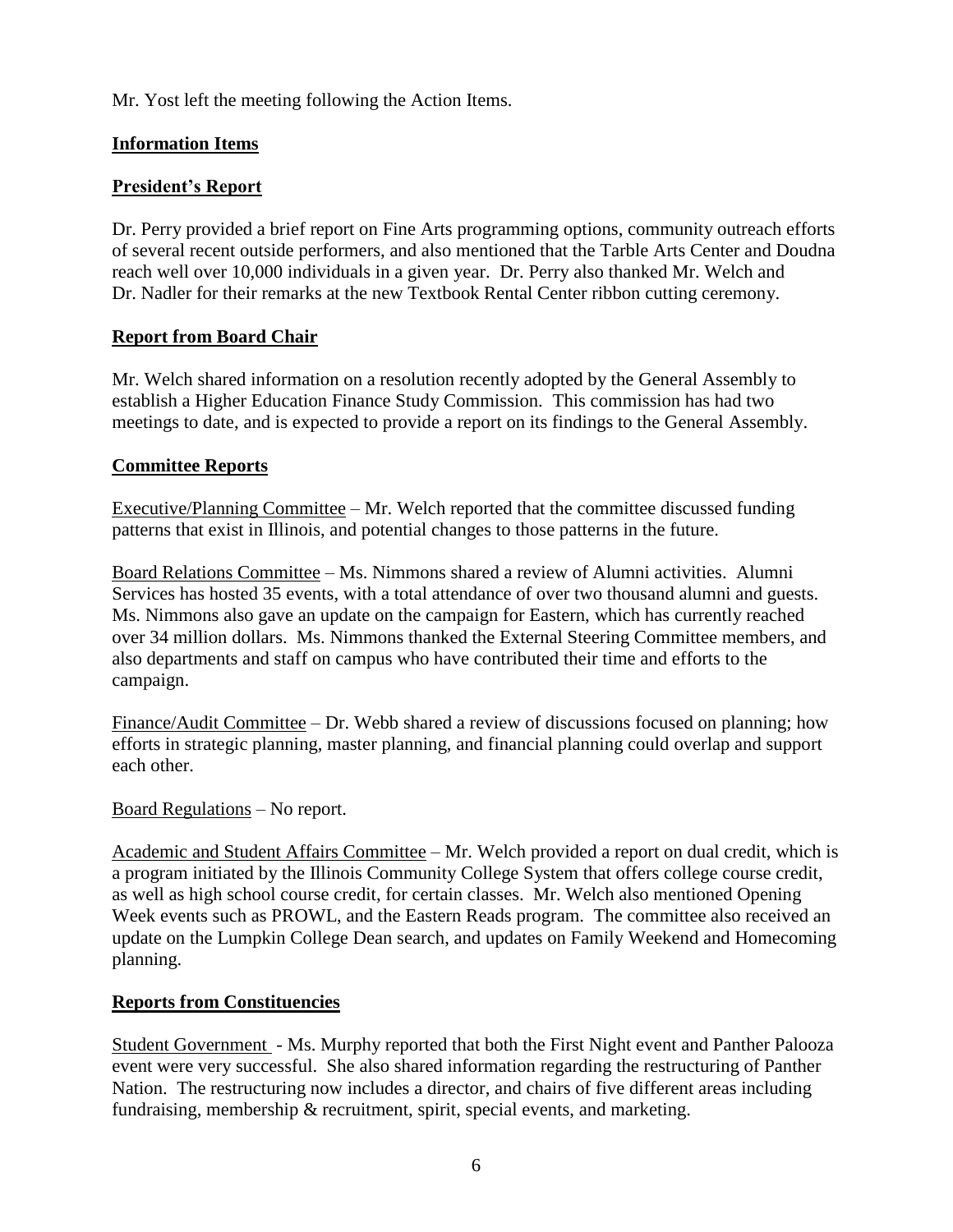## **Summary of Purchases \$100,000 – \$249,999**

| Vendor                                          | Type of Purchase                                                    | <b>Bids</b> | Amount       |
|-------------------------------------------------|---------------------------------------------------------------------|-------------|--------------|
| <b>SBC Datacom</b>                              | Cisco SMARTnet Maintenance                                          | 5           | \$110,187.42 |
| <b>Continental Resources</b>                    | Sun Storage                                                         | 3           | \$152,239.00 |
| <b>Advanced Micro Electronics</b>               | On-site technician                                                  | a           | \$143,121.90 |
| <b>Public Broadcasting Service</b>              | Programming, copyright,<br>membership                               | a           | \$200,000.00 |
| Honeywell International Inc.                    | Measurement, Monitoring and<br><b>Verification Services</b>         | $\mathbf b$ | \$111,824.13 |
| <b>Wright Express Financial Service</b><br>Corp | Gasoline and emergency road repairs<br>to be charged on credit card | C           | \$100,000.00 |
| <b>Watts Copy System</b>                        | Copier charges                                                      | d           | \$230,000.00 |

- a. Renewal of an existing contract
- b. The original agreement was for a 10-year period and was approved by the Board April 14, 2003.
- c. Did not bid out standing order
- d. Cost per year for renewal of a two-year existing contract

#### FY 2010 Deposit & Investment Report

Deposit & Investment Report – For the quarter ending June 30, 2010: Operating Funds Investment Performance – The University had an average daily investment balance of \$93,140,762.90, and a net average daily balance of \$91,395,265.72. The annualized average yield was .15 percent. Endowment Funds Investment Performance – The Portfolio Market Value as of June 30, 2010 was \$473,721.13, which was -7.12% return on investments for the quarter.

#### **University Highlights**

Dr. Perry mentioned the recent passing of former EIU President Gilbert Fite. He also shared information from the US News & World Report, which ranks EIU second among mid-west Master's level institutions, with EIU students having the second lowest debt rate. And also Dr. Perry shared that Sean Payton's jersey will be retired at an upcoming football game.

#### **Adjournment**

Mr. Kratochvil made a motion to adjourn. Mr. O'Rourke seconded the motion.

Roll was called and the vote was as follows:

Mr. Kratochvil Yes